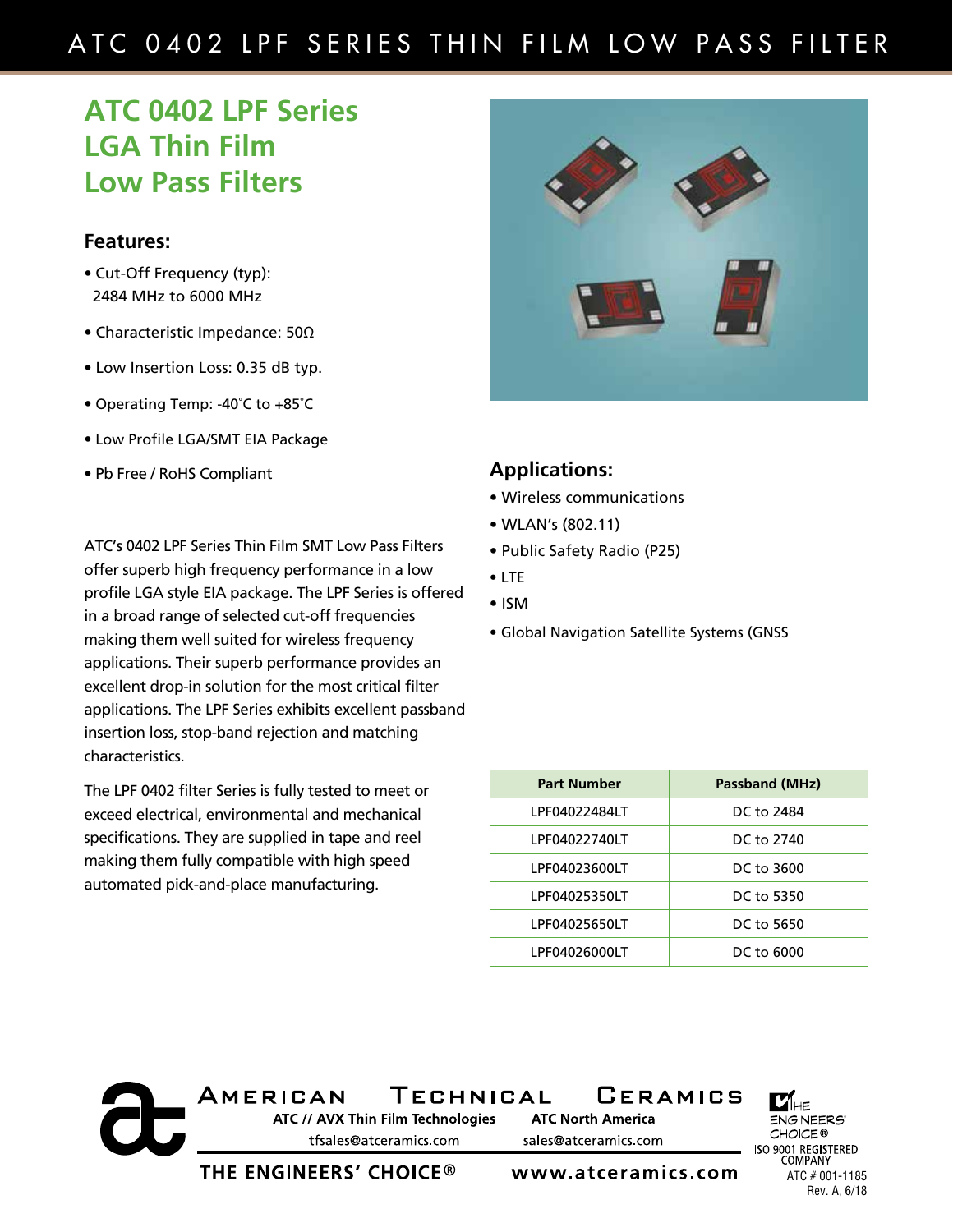#### **Dimensions**

| Size (EIA) | Length (L)                           | Width (W)                            | Thickness (T)                        |
|------------|--------------------------------------|--------------------------------------|--------------------------------------|
| 0402       | $.040 \pm .002$<br>$(1.00 \pm 0.05)$ | $.023 \pm .002$<br>$(0.58 \pm 0.04)$ | $.014 \pm .002$<br>$(0.35 \pm 0.50)$ |
|            |                                      |                                      | inches (mm)                          |

| $.008 \pm .002$<br>$(0.20 \pm 0.06)$ | $.007 + .002$<br>$(0.18 \pm 0.05)$ | $.002 + .002$<br>$(0.05 \pm 0.05)$ |
|--------------------------------------|------------------------------------|------------------------------------|
|                                      |                                    | inches (mm)                        |

#### **Top View**



## **Mechanical Configurations**



# **Recommended Pad Layout**



## **ATC Part Number Code**



The above part number refers to a Low Pass Filter, (EIA case size 0402), Passband DC to 2484 MHz, Land Grid Array (LGA) Style, Tin Termination

ATC accepts orders for our parts using designations *with* or *without* the "ATC" prefix. Both methods of defining the part number are equivalent, i.e., part numbers referenced with the "ATC" prefix are interchangeable to parts referenced without the "ATC" prefix. Customers are free to use either in specifying or procuring parts from American Technical Ceramics.

For additional information and catalogs contact your ATC representative or call direct at +1-631-622-4700.

Consult factory for additional performance data.

Sales of ATC products are subject to the terms and conditions contained in American Technical Ceramics Corp. Terms and Conditions of Sale (ATC document #001-992). Copies of these terms and *conditions will be provided upon request. They may also be viewed on ATC's website at www.atceramics.com/productfinder/default.asp. Click on the link for Terms and Conditions of Sale. ATC has made every effort to have this information as accurate as possible. However, no responsibility is assumed by ATC for its use, nor for any infringements of rights of third parties which may result from its use. ATC reserves the right to revise the content or modify its product line without prior notice.* © 2016 American Technical Ceramics Corp. All Rights Reserved. ATC # 001-1185, Rev. A, 5/18

TECHNICAL AMERICAN ATC // AVX Thin Film Technologies tfsales@atceramics.com

**GERAMICS ATC North America** sales@atceramics.com

11 HE **ENGINEERS'** CHOICE® ISO 9001 REGISTERED **COMPANY** 

THE ENGINEERS' CHOICE  $^\circledR$ 

www.atceramics.com